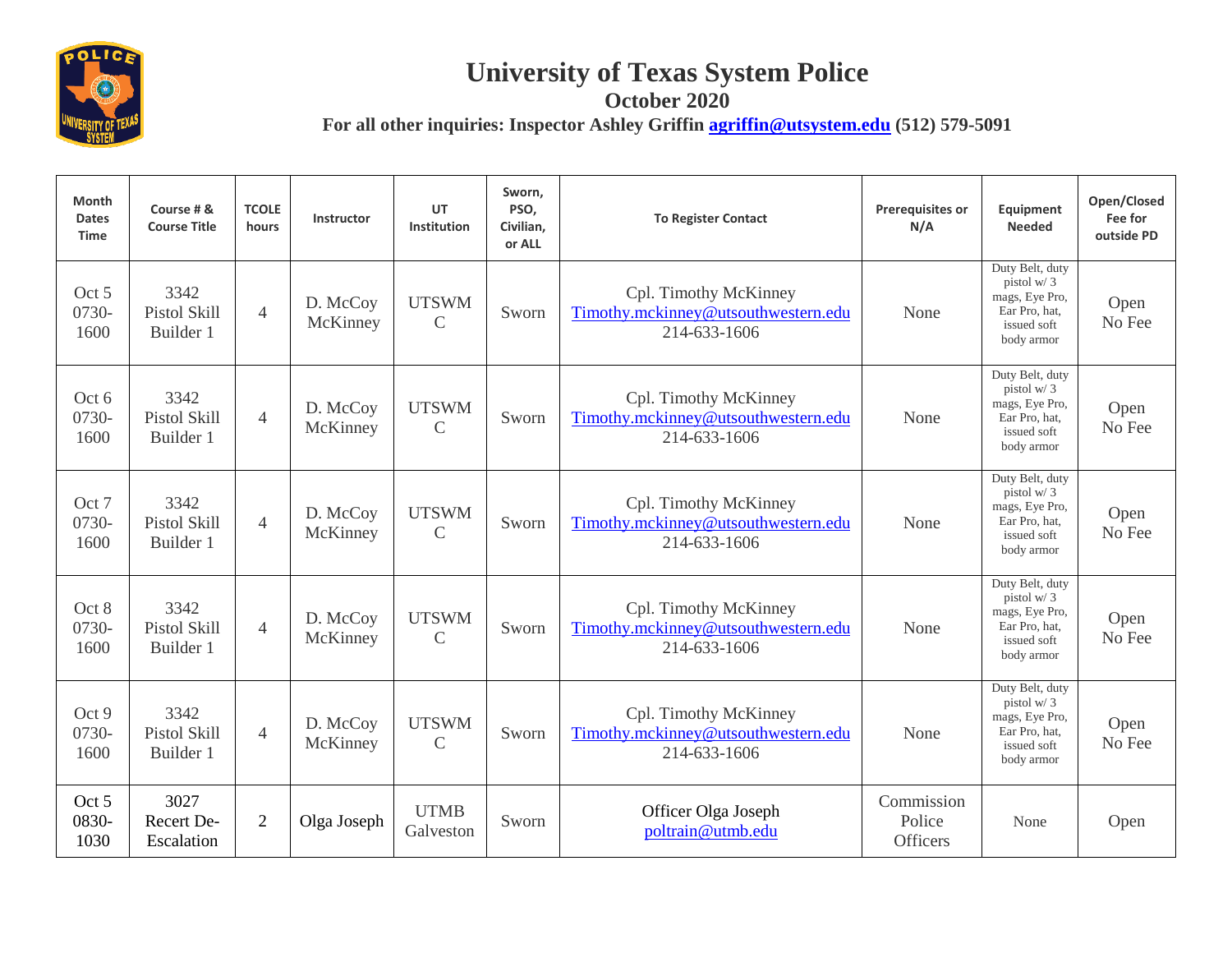| <b>Month</b><br><b>Dates</b><br><b>Time</b> | Course # &<br><b>Course Title</b>          | <b>TCOLE</b><br>hours | Instructor                                                                       | UT<br>Institution             | Sworn,<br>PSO,<br>Civilian,<br>or ALL | <b>To Register Contact</b>                                      | <b>Prerequisites or</b><br>N/A          | Equipment<br><b>Needed</b>                                   | Open/Closed<br>Fee for<br>outside PD |
|---------------------------------------------|--------------------------------------------|-----------------------|----------------------------------------------------------------------------------|-------------------------------|---------------------------------------|-----------------------------------------------------------------|-----------------------------------------|--------------------------------------------------------------|--------------------------------------|
| Oct 6<br>1800-<br>2200                      | 2053<br><b>ASP Recert</b>                  | $\overline{4}$        | J.Siverand                                                                       | <b>UTMB</b><br>Galveston      | Sworn                                 | Officer Olga Joseph<br>poltrain@utmb.edu                        | Commission<br>Police<br><b>Officers</b> | Duty Rig<br>No live<br>weapons                               | Open                                 |
| Oct 6<br>2200-<br>0000                      | 2040<br>Defensive<br>Tactics               | $\overline{2}$        | J.Siverand                                                                       | <b>UTMB</b><br>Galveston      | Sworn                                 | Officer Olga Joseph<br>poltrain@utmb.edu                        | Commission<br>Police<br><b>Officers</b> | Duty Rig<br>No live<br>weapons                               | Open                                 |
| Oct 6<br>0700-<br>1600                      | 1849<br>De-<br>escalation                  | 8                     | Garton.                                                                          | UT-Austin                     | Sworn                                 | Michael Murphy<br>mike.murphy@austin.utexas.edu<br>512-232-9634 | Commission<br>Police<br><b>Officers</b> | None                                                         | Closed                               |
| Oct 7<br>0100-<br>0500                      | 3312<br><b>ALERRT</b><br>Recert            | $\overline{4}$        | F.Diaz<br>D.Armstead<br>C.Douglas<br>J.Gonzales<br>N.Layer<br><b>B.</b> Petrillo | <b>UTMB</b><br>Galveston      | Sworn                                 | Officer Olga Joseph<br>poltrain@utmb.edu                        | Commission<br>Police<br><b>Officers</b> | Duty Rig<br>No live<br>weapons                               | Open                                 |
| Oct 8<br>0830-<br>1130                      | #2055<br>Firearms                          | 3                     | Riojas<br>and<br>Chavarria                                                       | <b>UT</b> Health<br><b>SA</b> | Sworn                                 | Ryan O'Connor<br>oconnorr@uthscsa.edu<br>210-567-8919           | <b>NA</b>                               | Eyes, Ears,<br>Vest, Duty<br>Weapons,<br>and Leather<br>Gear | Closed                               |
| Oct 12<br>0700-<br>1400                     | 3832<br><b>CPR</b> Heart<br>Saver          | $\overline{7}$        | C. Dorsey<br>J. Turnbow<br>M. Peltier<br>Joseph                                  | <b>UTMB</b><br>Galveston      | Sworn                                 | Officer Olga Joseph<br>poltrain@utmb.edu                        | None                                    | Note taking<br>material                                      | Open \$35<br>per student             |
| Oct 12<br>0800-<br>1700                     | 1850<br>Crisis<br>Intervention<br>Training | 40                    | S.Carr<br>K.McGill<br>C.Fultz<br>L. Pean                                         | <b>UTMB</b><br>Galveston      | Sworn                                 | Officer Olga Joseph<br>poltrain@utmb.edu                        | Commission<br>Police<br><b>Officers</b> | None                                                         | Open                                 |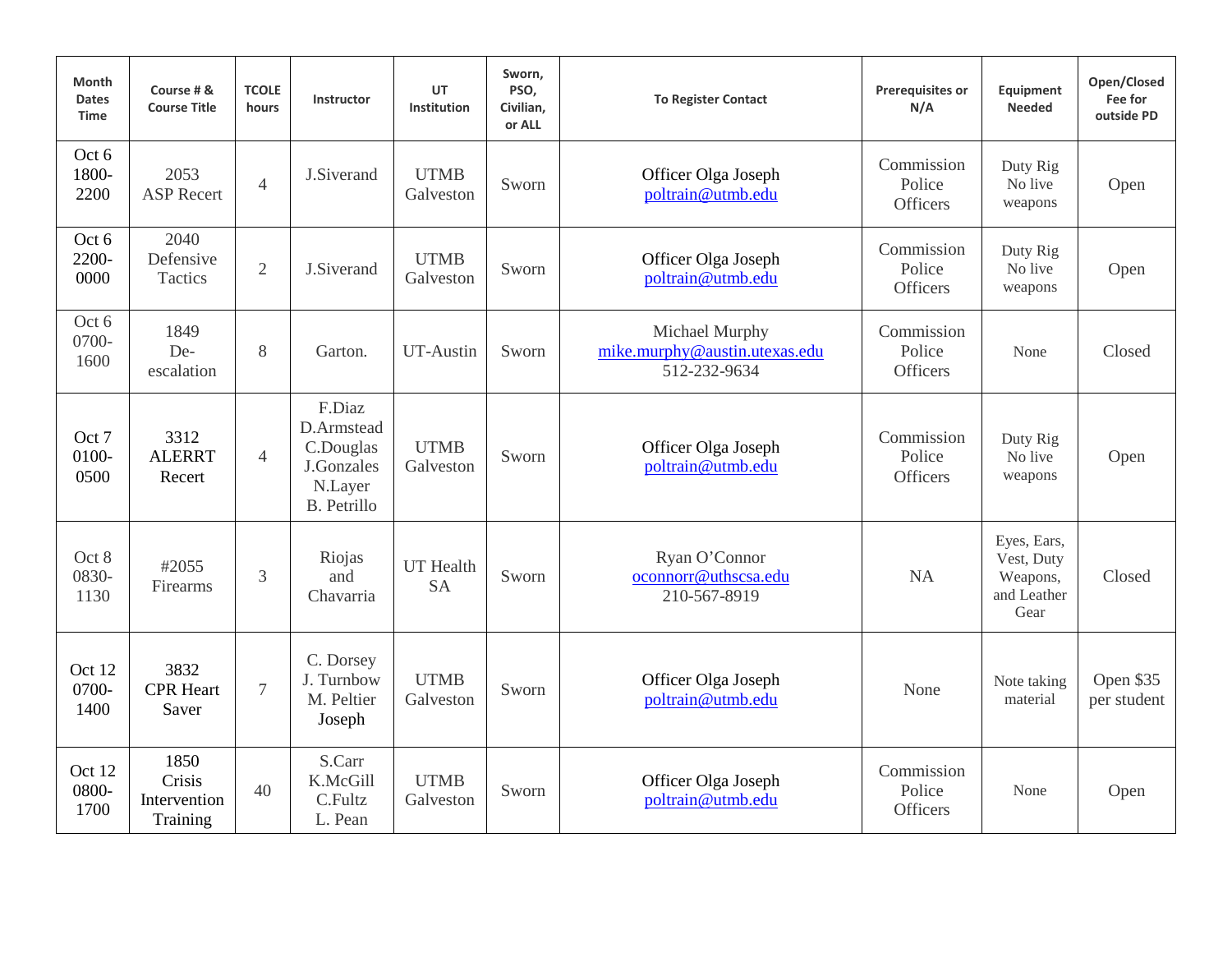| Month<br><b>Dates</b><br><b>Time</b> | Course # &<br><b>Course Title</b>  | <b>TCOLE</b><br>hours | Instructor                                     | UT<br>Institution             | Sworn,<br>PSO,<br>Civilian,<br>or ALL | <b>To Register Contact</b>                                      | <b>Prerequisites or</b><br>N/A          | Equipment<br><b>Needed</b>                | Open/Closed<br>Fee for<br>outside PD |
|--------------------------------------|------------------------------------|-----------------------|------------------------------------------------|-------------------------------|---------------------------------------|-----------------------------------------------------------------|-----------------------------------------|-------------------------------------------|--------------------------------------|
| Oct 13<br>0800-<br>1700              | #2040<br>Defensive<br>Tactics      | 8                     | Funke                                          | UT Health<br><b>SA</b>        | Sworn                                 | Ryan O'Connor<br>oconnorr@uthscsa.edu<br>210-567-8919           | N/A                                     | Full<br>Uniform                           | Closed                               |
| Oct 13<br>0800-<br>1200              | 2055<br>Range<br>Safety<br>Officer | $\overline{4}$        | Ofc. Bill<br>Pack                              | UT-Austin                     | Sworn                                 | Michael Murphy<br>mike.murphy@austin.utexas.edu<br>512-232-9634 | Commission<br>Police<br>Officers        | Duty Belt                                 | Closed                               |
| Oct 14<br>0700-<br>1600              | 1849<br>De-<br>escalation          | 8                     | Sgt. Chad<br>Garton                            | UT-Austin                     | Sworn                                 | Michael Murphy<br>mike.murphy@austin.utexas.edu<br>512-232-9634 | Commission<br>Police<br><b>Officers</b> | None                                      | Closed                               |
| Oct 15<br>0800-<br>1200              | #3347<br>Less Lethal<br><b>ECD</b> | $\overline{4}$        | Paladie                                        | <b>UT</b> Health<br><b>SA</b> | Sworn                                 | Ryan O'Connor<br>oconnorr@uthscsa.edu<br>210-567-8919           | N/A                                     | Full<br>Uniform, 2<br>Taser<br>Cartridges | Open                                 |
| Oct 15<br>1300-<br>1700              | #2053<br><b>Baton</b>              | $\overline{4}$        | Paladie                                        | <b>UT</b> Health<br><b>SA</b> | Sworn                                 | Ryan O'Connor<br>oconnorr@uthscsa.edu<br>210-567-8919           | N/A                                     | Full<br>Uniform                           | Open                                 |
| Oct 19<br>0800-<br>1200              | 3347<br><b>Taser Recert</b>        | $\overline{4}$        | C.Dorsey                                       | <b>UTMB</b><br>Galveston      | Sworn                                 | Officer Olga Joseph<br>poltrain@utmb.edu                        | Commission<br>Police<br><b>Officers</b> | Duty Rig<br>No live<br>weapons            | Open                                 |
| Oct 19<br>1300-<br>1500              | 3343<br><b>OC</b> Recert           | $\overline{2}$        | J.Siverand                                     | <b>UTMB</b><br>Galveston      | Sworn                                 | Officer Olga Joseph<br>poltrain@utmb.edu                        | Commission<br>Police<br><b>Officers</b> | Duty Rig<br>No live<br>weapons            | Open                                 |
| Oct 20<br>0600-<br>1000              | 2053<br><b>ASP</b> Recert          | $\overline{4}$        | J.Soliz                                        | <b>UTMB</b><br>Galveston      | Sworn                                 | Officer Olga Joseph<br>poltrain@utmb.edu                        | Commission<br>Police<br>Officers        | Duty Rig<br>No live<br>weapons            | Open                                 |
| Oct 20<br>1000-<br>1200              | 2040<br>Defensive<br>Tactics       | $\overline{2}$        | S.Gibbs<br>D.David<br>G.Mulvane<br>y<br>$T$ C: | <b>UTMB</b><br>Galveston      | Sworn                                 | Officer Olga Joseph<br>poltrain@utmb.edu                        | Commission<br>Police<br>Officers        | Duty Rig<br>No live<br>weapons            | Open                                 |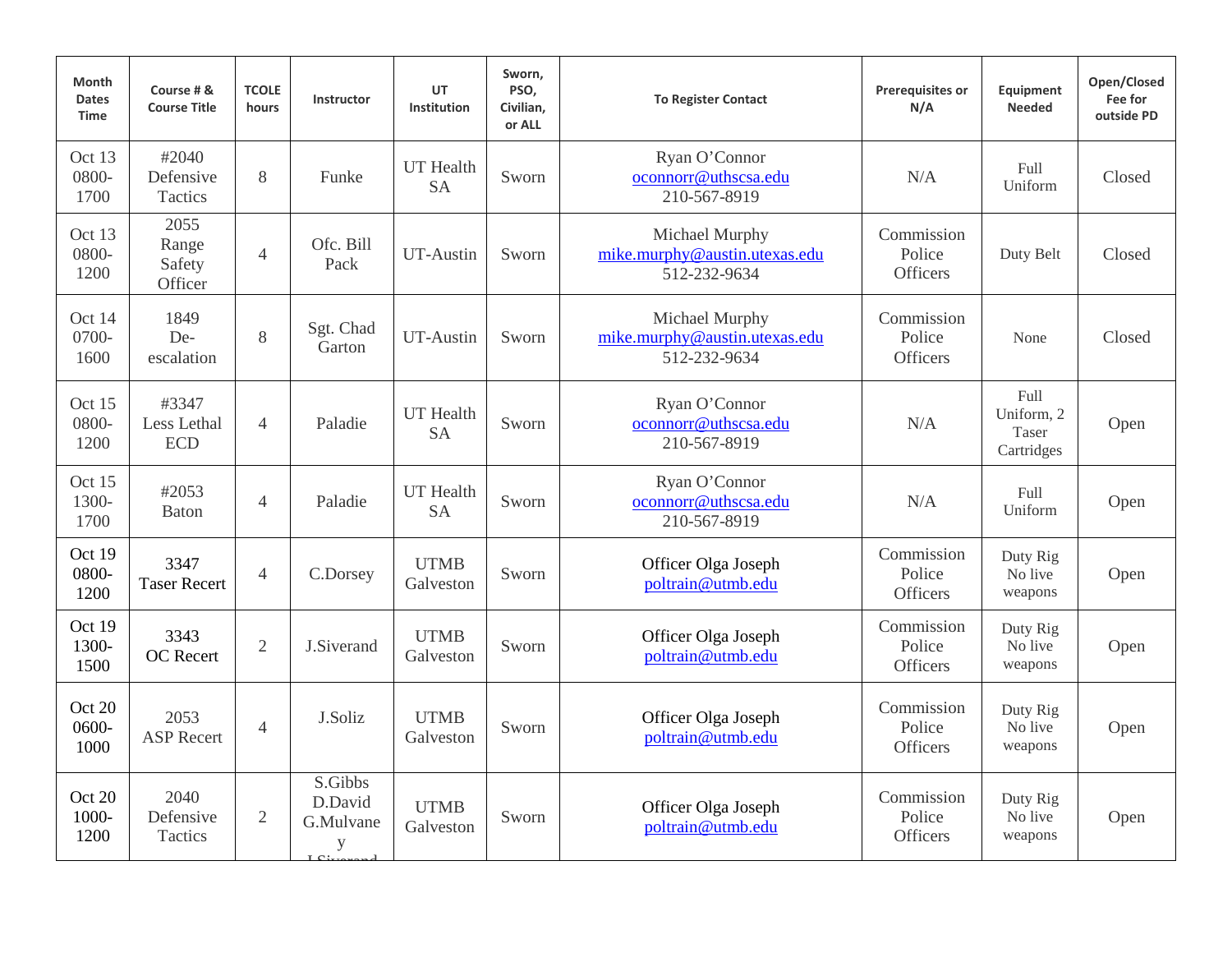| <b>Month</b><br><b>Dates</b><br><b>Time</b> | Course # &<br><b>Course Title</b>         | <b>TCOLE</b><br>hours | Instructor                                       | UT<br>Institution            | Sworn,<br>PSO,<br>Civilian,<br>or ALL | <b>To Register Contact</b>                                                   | <b>Prerequisites or</b><br>N/A          | Equipment<br><b>Needed</b>                                                                                                      | Open/Closed<br>Fee for<br>outside PD |
|---------------------------------------------|-------------------------------------------|-----------------------|--------------------------------------------------|------------------------------|---------------------------------------|------------------------------------------------------------------------------|-----------------------------------------|---------------------------------------------------------------------------------------------------------------------------------|--------------------------------------|
| Oct 20<br>1300-<br>1700                     | 3312<br><b>ALERRT</b><br>Recert           | $\overline{4}$        | D.Armstead<br>C.Douglas<br>J.Gonzales            | <b>UTMB</b><br>Galveston     | Sworn                                 | Officer Olga Joseph<br>poltrain@utmb.edu                                     | Commission<br>Police<br><b>Officers</b> | Duty Rig<br>No live<br>weapons                                                                                                  | Open                                 |
| Oct 20<br>$0700 -$<br>1100                  | 3344<br>Taser<br>Re-Cert                  | $\overline{4}$        | Sgt. Mike<br>Murphy                              | UT-Austin                    | Sworn                                 | Michael Murphy<br>mike.murphy@austin.utexas.edu<br>512-232-9634              | Commission<br>Police<br><b>Officers</b> | Duty Belt                                                                                                                       | Closed                               |
| Oct 20<br>1200-<br>1400                     | 2053<br><b>Baton</b><br>Re-Cert           | $\overline{2}$        | Ofc. Ferris                                      | <b>UT-Austin</b>             | Sworn                                 | Michael Murphy<br>mike.murphy@austin.utexas.edu<br>512-232-9634              | Commission<br>Police<br><b>Officers</b> | Duty Belt                                                                                                                       | Closed                               |
| Oct 20<br>1400-<br>1600                     | 3343<br>OC Re-Cert                        | $\mathfrak{2}$        | Ofc. Pack                                        | <b>UT-Austin</b>             | Sworn                                 | Michael Murphy<br>mike.murphy@austin.utexas.edu<br>512-232-9634              | Commission<br>Police<br><b>Officers</b> | Duty Belt                                                                                                                       | Closed                               |
| Oct<br>$20 - 22$<br>0730-<br>1600           | 3322<br>Patrol Rifle<br>School            | 24                    | T.<br>McKinney<br>D. McCoy                       | <b>UTSWM</b><br>$\mathsf{C}$ | Sworn                                 | Cpl. Timothy McKinney<br>Timothy.mckinney@utsouthwestern.edu<br>214-633-1606 | None                                    | Patrol Rifle w/<br>3 mags, duty<br>belt w/ duty<br>pistol $& 3$<br>mags, Eye Pro,<br>Ear Pro, hat,<br>issued soft<br>body armor | Open<br>No Fee                       |
| Oct 21<br>8AM-<br>1PM                       | 3341<br>$K-9$<br>Maintenanc<br>e Training | 5                     | Marco A.<br>Huerta                               | <b>UTRGV</b>                 | <b>SWOR</b><br>$\mathbf N$            | marco.huerta@utrgv.edu                                                       | Contact<br>instructor for<br>details    | Contact<br>instructor<br>for details                                                                                            | <b>OPEN</b>                          |
| Oct<br>21                                   | 3344<br>Taser 7<br>Certification          | 8                     | Sgt. Somer<br>Fernandez<br>Cpl. Larry<br>Aldrich | Dallas                       | Sworn                                 | <b>Somer Fernandez</b><br>Somer.fernandez@utdallas.edu                       | N/A                                     | Duty Belt                                                                                                                       | Closed                               |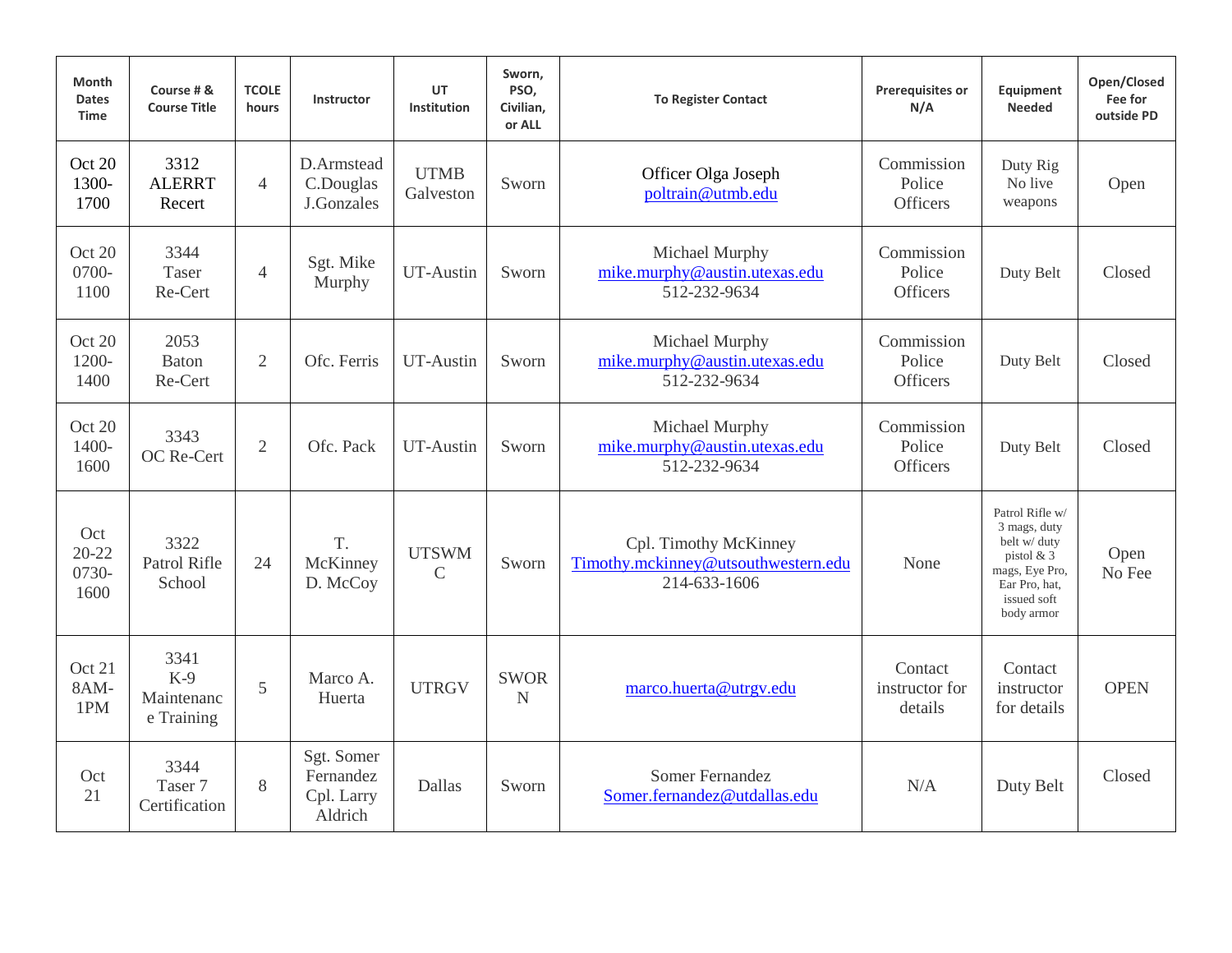| Month<br><b>Dates</b><br><b>Time</b>                  | Course # &<br><b>Course Title</b>         | <b>TCOLE</b><br>hours | Instructor         | UT<br><b>Institution</b>         | Sworn,<br>PSO,<br>Civilian,<br>or ALL | <b>To Register Contact</b>                                             | <b>Prerequisites or</b><br>N/A       | Equipment<br><b>Needed</b>                                                                            | Open/Closed<br>Fee for<br>outside PD |
|-------------------------------------------------------|-------------------------------------------|-----------------------|--------------------|----------------------------------|---------------------------------------|------------------------------------------------------------------------|--------------------------------------|-------------------------------------------------------------------------------------------------------|--------------------------------------|
| Oct<br>21<br>0800-<br>1700<br>Oct 22<br>0800-<br>1500 | 2055<br>Miniature<br>Red Dot<br>Sight     | 12                    | DeRohn<br>Trevino  | <b>ODOP</b>                      | Sworn                                 | Ashley Griffin<br>agriffin@utsystem.edu<br>512 579-5091                | Commission<br>police officer         | Duty belt,<br>eye and ear<br>protection,<br>Laser<br>system                                           | Closed                               |
| Oct 27<br>0800-<br>1700                               | 3334<br>Firearms<br>Simulator             | 8                     | R. DeRohn          | <b>UTSP</b><br>Academy           | Sworn                                 | <b>Inspector Robert DeRohn</b><br>rderohn@utsystem.edu<br>210.718.6737 | Commission<br>Police Officer         | Duty Belt,<br>duty pistol<br>$w/3$ mags,<br>Eye Pro,<br>Ear Pro,<br>hat, issued<br>soft body<br>armor | Closed<br>(UTPB)                     |
| Oct 28<br>0800-<br>1700                               | 3334<br>Firearms<br>Simulator             | 8                     | R. DeRohn          | <b>UTSP</b><br>Academy<br>(ODOP) | Sworn                                 | <b>Inspector Robert DeRohn</b><br>rderohn@utsystem.edu<br>210.718.6737 | Commission<br>Police Officer         | Duty Belt,<br>duty pistol<br>$w/3$ mags,<br>Eye Pro,<br>Ear Pro,<br>hat, issued<br>soft body<br>armor | Closed<br>(UTMDA-<br>Bastrop)        |
| Oct 28<br>8AM-<br>1PM                                 | 3341<br>$K-9$<br>Maintenanc<br>e Training | 5                     | Marco A.<br>Huerta | <b>UTRGV</b>                     | <b>SWOR</b><br>$\mathbf N$            | Marco A. Huerta<br>marco.huerta@utrgv.edu                              | Contact<br>instructor for<br>details | Contact<br>instructor<br>for details                                                                  | <b>OPEN</b>                          |
| Oct 28<br>1400-<br>1700                               | 3830<br>General<br><b>First Aid</b>       | 3                     | Raczek             | <b>UT</b> Health<br><b>SA</b>    | Sworn<br>$\&$<br><b>PSO</b>           | Ryan O'Connor<br>oconnorr@uthscsa.edu<br>210-567-8919                  | N/A                                  | Full<br>Uniform                                                                                       | Closed                               |